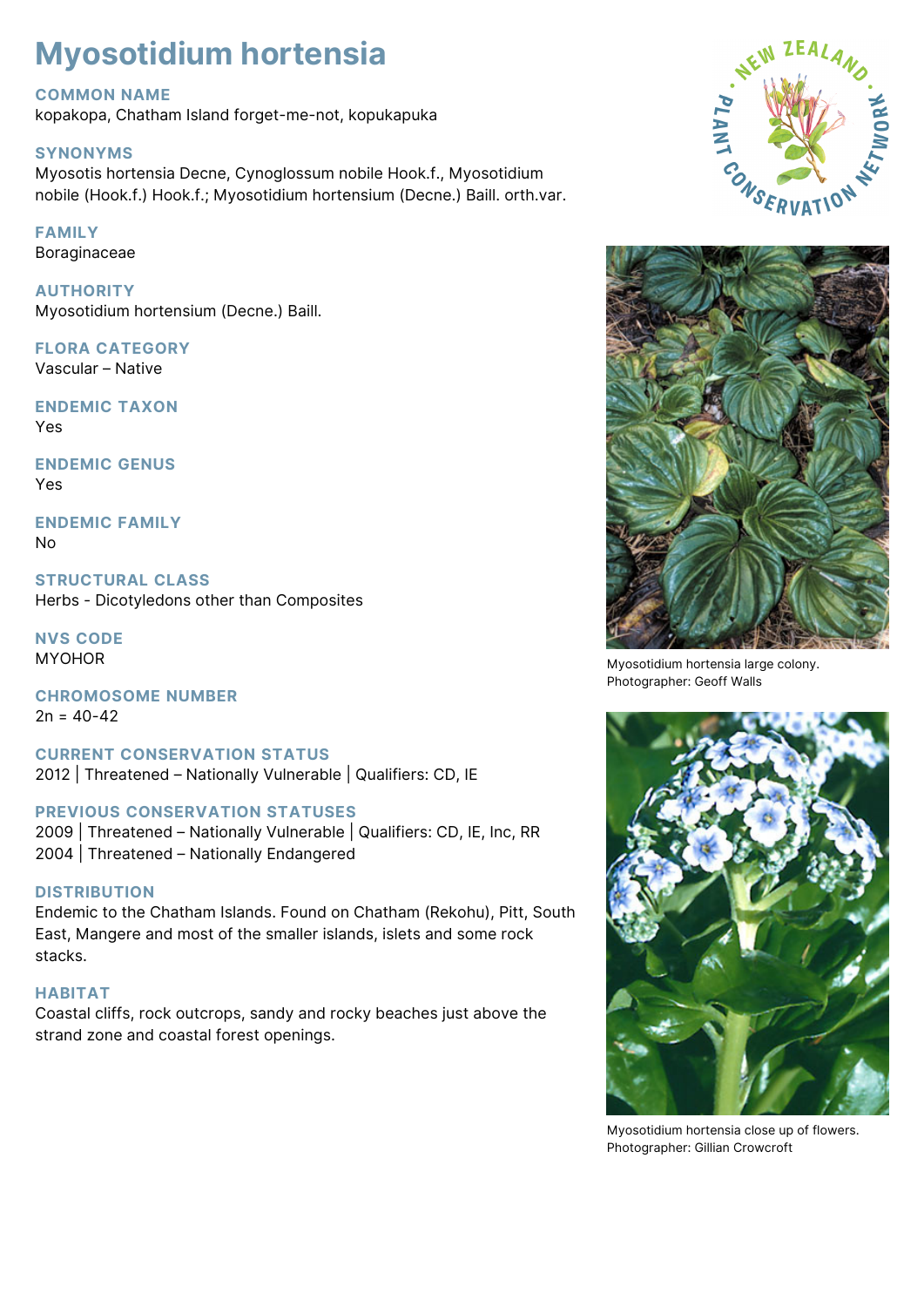#### **FEATURES**

Robust, perennial herb, forming patches up to 1 m tall by 1.0–1.5 m diameter. Root stock stout, cylindric, rather fleshy, where emergent covered in numerous leaf scars, becoming woody with age. Petioles 0.1–0.5 m long, grooved above, channelled below. Lamina of basal leaves up to 0.4 m across, dark green to yellow-green, broadly ovate-cordate to reniform, thick, fleshy to coriaceous; upper surface glossy, glabrous; lower surface paler, minutely and evenly covered in retrorse hairs; margins entire; veins prominent, indented above, elevated below. Inflorescences lateral corymbose cymes, somewhat woody at base, with stem leaves; lower stem leaves similar to basal leaves, upper stem leaves smaller, oblong to broadly lanceolate or elliptic. Cymes 100–200 mm diameter, pedicels 10–15 mm long. Calyx lobes 5, 1.8–4.5 × 2.0–2.5 mm, broadly elliptic, covered in appressed hairs, apex obtuse, margin entire. Corolla 12–15 mm diameter, dark blue to pale blue, often flushing purple with age, occasionally white; lobes 5, 4.0–4.5 × 5.0–6.0 mm, orbicular, rounded, spreading, overlapping, apex obtuse; tube 2 mm long, throat partially occluded by 5 fleshy protuberances. Filaments c. 0.5 mm long, inserted near throat; anther included, 1.0–1.2 mm long. Ovary 4-lobed, style 0.7–1.0 mm long, stigma capitate. Fruit a nutlet, 10–15 mm diameter, brown to black, winged around margin; seed obovate, 7.5–9.0 mm long, testa black-brown.

#### **SIMILAR TAXA**

A distinctive and easily recognised species with large, glossy green leaves and large blue-flowered inflorescences.

**FLOWERING** September - November

**FLOWER COLOURS** Blue, Violet/Purple

**FRUITING** October - May

#### **PROPAGATION TECHNIQUE**

Easy to grow provided the root stock is kept moist. It will not tolerate drought. It also dislikes humidity. Does best in a rich, well fertilised, peaty soil on the south-side of a building, or near a dripping tap. Also does well in partial shade under trees. Avoid competition from other plants. Seed germinates well if fresh but will not store long. A whiteflowered form is occasionally grown.

#### **THREATS**

Formerly abundant around the coasts and islets, the range of *Myosotidium hortensium* has been significantly reduced to scattered remnants by farming, competition from marram grass (*Ammophila arenaria*) and the depredations of feral animals, such as cattle, horses, sheep, possums, pigs, rats and weka who trample, uproot and browse plants. Possums, rodents, and weka are serious predators of flowers and fruits. Weed encroachment, especially by marram grass, has eliminated this species from most of its former dune habitat. Removing whole plants for private use in gardens is an ongoing problem for the more accessible populations. Coastal development destroyed the only known white-flowered wild plants, and remains a potential threat elsewhere.

#### **ETYMOLOGY**

**myosotidium**: Myosotis-like

#### **WHERE TO BUY**

Commonly available from most commercial and specialist native plant nurseries.

#### **ATTRIBUTION**

Fact Sheet prepared for NZPCN by P.J. de Lange 1 February 2008. Description based on de Lange et al. (2010).

#### **REFERENCES AND FURTHER READING**

de Lange, P.J.; Heenan, P.B.; Norton, D.A.; Rolfe, J.R.; Sawyer, J.W.D. 2010: Threatened Plants of New Zealand. Canterbury University Press, Christchurch.

Garnock-Jones PJ. 2014: Evidence-based review of the taxonomic status of New Zealand's endemic seed plant genera, New Zealand Journal of Botany, DOI: [10.1080/0028825X.2014.902854](http://dx.doi.org/10.1080/0028825X.2014.902854)

[Heenan, P.B., Schönberger, I. 2009. Typification of Myosotis hortensia Decne., the basionym of Myosotidium](http://www.royalsociety.org.nz/Site/publish/Journals/nzjb/2009/012.aspx) [hortensium \(Decne.\) Baill., and its synonym Cynoglossum nobile Hook.f. \(Boraginaceae\). New Zealand Journal of](http://www.royalsociety.org.nz/Site/publish/Journals/nzjb/2009/012.aspx) [Botany, Vol. 47: 121–125](http://www.royalsociety.org.nz/Site/publish/Journals/nzjb/2009/012.aspx)